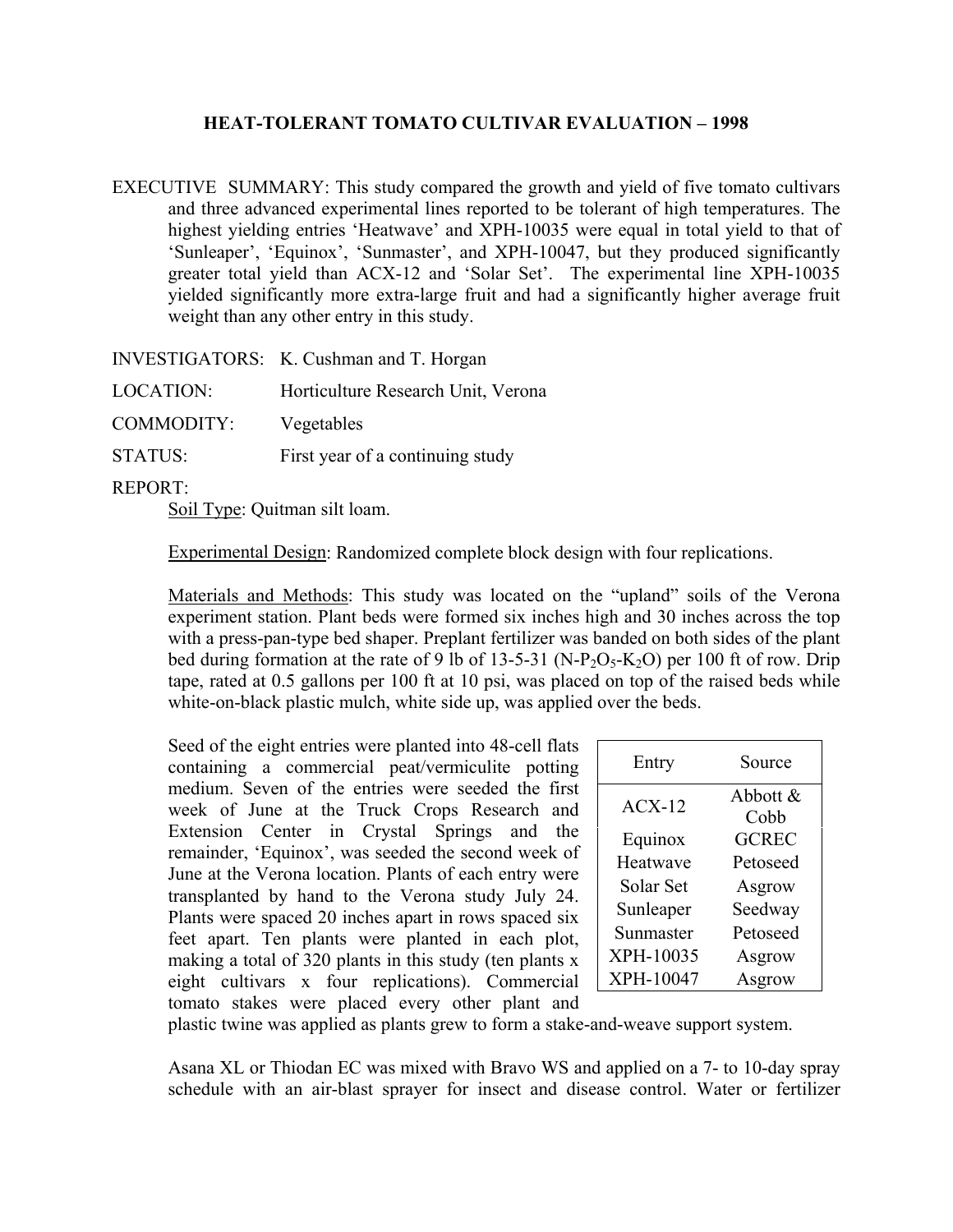solution was applied through the drip tape on an as-needed basis. Fertilizer was applied by injecting a concentrated fertilizer solution (13.3 oz of a high-grade soluble 20-20-20 fertilizer per gallon of water) at a 1:200 ratio to achieve a final N content of 100 ppm.

A total of eight harvests lasted from Sept. 12 to about the first frost, Oct. 22. Fruit from each plot were separated into USDA categories of medium, large, extra-large, and cull and then counted and weighed. Southern blight was the most common cause of plant loss.

Results: Results are shown in the table below. The highest yielding entries 'Heatwave' and XPH-10035 were equal in total yield to that of 'Sunleaper', 'Equinox', 'Sunmaster', and XPH-10047, but they produced significantly greater total yield than ACX-12 and 'Solar Set'. 'Heatwave' produced significantly more medium-sized fruit than any other entry—37% of total yield. In contrast, XPH-10035 produced significantly more extralarge fruit than any other entry—80% of total yield. XPH-10035 also produced significantly greater average fruit weight than any other entry.

| Entry     | Total <sup>1</sup><br>$(lbs/100 \text{ ft})$ | Median <sup>2</sup><br>$(\%)$ | Large <sup>2</sup><br>$(\%)$ | $X$ -large <sup>2</sup><br>$(\%)$ | Total <sup>3</sup><br>$(\%)$ | Fruit wt. <sup>4</sup><br>(oz) | Stand <sup>3</sup><br>$(\%)$ |
|-----------|----------------------------------------------|-------------------------------|------------------------------|-----------------------------------|------------------------------|--------------------------------|------------------------------|
| Heatwave  | 364 $a^6$                                    | 37a                           | $28$ bc                      | 35 d                              | 60a                          | 6.9 e                          | 85                           |
| XPH-10035 | 363a                                         | 5 d                           | 16 d                         | 80 a                              | 57 a                         | 10.0 a                         | 90                           |
| Sunleaper | 356 ab                                       | $20$ bc                       | 31 abc                       | 49 c                              | 59 a                         | $7.4$ cde                      | 83                           |
| Equinox   | 341 ab                                       | 23 h                          | $35$ ab                      | 42 cd                             | 63a                          | $7.4$ cde                      | 95                           |
| Sunmaster | $302$ ab                                     | 21 h                          | 27 c                         | $52$ bc                           | 44 h                         | $7.7$ bcd                      | 93                           |
| XPH-10047 | $293$ ab                                     | $16$ bc                       | 31 abc                       | 54 bc                             | 61 a                         | $7.9$ bc                       | 88                           |
| $ACX-12$  | 257 bc                                       | $12 \text{ cd}$               | 25c                          | 64 b                              | 45 b                         | 8.0 <sub>b</sub>               | 95                           |
| Solar Set | 182 c                                        | $20$ bc                       | 38 a                         | 42 cd                             | 54 ab                        | $7.2$ de                       | 78                           |

## **Heat-tolerant tomato evaluations**

<sup>1</sup> Total pounds of marketable yield per 100 ft of row.

<sup>2</sup> Relative pounds of medium, large, or extra-large fruit as the percentage of total pounds marketable fruit.

Relative pounds of medium, large, or extra-large fruit as the percentage of total pounds marketable fruit.<br>3 Relative number (marketable plus cull) harvested.<br>4 Averence weight of marketable fruit.

Average weight of marketable fruit.

5 Relative number of surviving plants as the percentage of total number planted.

6 Values in columns sharing at least one letter in common are not significantly different at *P*=0.05. Values in columns without letters are not significantly different.

A large number of cull fruit were produced by all entries in this study and this resulted in low values for relative number of marketable fruit, ranging from a high of 63% to a low of 44%. The graph below shows the relative number and type of cull fruit for each entry. The most severe problems were associated with fruit appearance (scarring, misshapen fruit, and sunscald) and fruit cracking. 'Sunmaster' exhibited significantly more problems with fruit appearance than any other entry because it was especially prone to blossom end catfacing. Catfacing occurred during the last two harvests of September and is reported to be caused by lower than normal temperatures, high levels of nitrogen fertilization, and/or heavy pruning. 'Sunmaster' was also prone to the formation of small scars on the shoulders of the fruit, which occurred on most entries toward the end of the experiment